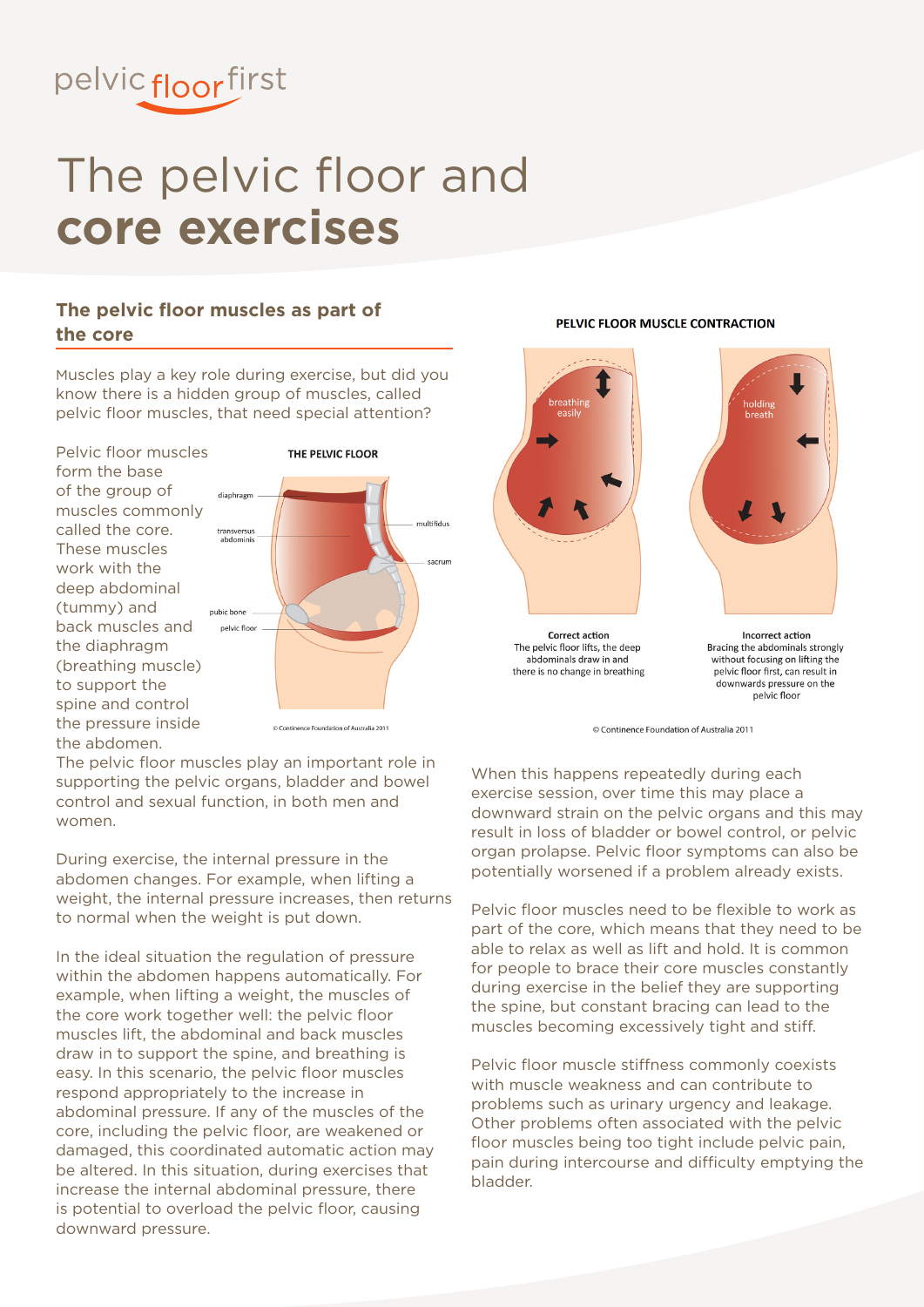#### **How do I know if I have a pelvic floor problem?**

Common signs and symptoms of a problem with your pelvic floor include:

- • accidentally leaking urine when you exercise, laugh, cough or sneeze
- needing to get to the toilet in a hurry or not making it there in time
- the need to frequently go to the toilet
- finding it difficult to empty your bladder or bowel
- accidental loss of faeces or wind
- • a prolapse

> in women, this may be felt as bulging into the vagina, heaviness or discomfort, or a feeling of pulling, dragging or dropping down > in men, this may be noticed as a bulging coming out of the rectum, a feeling of needing to use your bowels but not needing to go

- pelvic pain
- pain during sexual intercourse
- poor sensation or loss of bladder control during sexual intercourse.

#### **Are you at risk of pelvic floor problems?**

You are at greatest risk of pelvic floor problems if you are in one or more of the following groups:

- pregnant or postnatal women
- women who have ever had a baby
- menopausal and post menopausal women
- women who have had gynaecological surgery (e.g. hysterectomy)
- men who have had surgery for prostate cancer
- elite athletes (e.g. runners, gymnasts).

Your risk is increased if you tick one or more of the following:

- you regularly lift heavy weights (e.g. at the gym or as part of your job)
- you strain often to empty your bowels (constipation)
- vou have a chronic cough or sneeze
- you are overweight or have a Body Mass Index greater than 25
- you have had trauma to the pelvis area (e.g. a fall, pelvic radiotherapy)
- you have a history of back pain.

If you are in one of these at-risk groups or if you have symptoms of pelvic floor problems, it is important your exercise program is pelvic floor safe. Protecting your pelvic floor now will save you problems in the future.

#### **Core exercises and the pelvic floor**

Your abdominal muscle strength may exceed the ability of your pelvic floor. If you have, or are at risk of, pelvic floor problems, it is important you train for the "weakest link" and put your pelvic floor first. There are a number of ways to modify your core exercises to protect your pelvic floor:

- Cease strong abdominal exercises. See the next page for core exercises to avoid.
- Reduce the level of your abdominal muscle exercise program. See the next page for suggestions of pelvic floor safe core exercises.
- Avoid breath holding by exhaling with effort.
- Maintain good posture.
- Lift your pelvic floor first and hold it during the exercise, then relax after.
- Notice how many repetitions you can do before your pelvic floor muscles tire. You may need to add some rests or reduce the number of repetitions until your pelvic floor muscle fitness improves.

If you are pregnant, early postnatal or have recently had gynaecological or prostate surgery, more gentle abdominal exercises are recommended. Seek advice from a continence and women's health physiotherapist or your exercise professional to check which of the pelvic floor safe exercises are best for you. It is important to build your pelvic floor muscle control before progressing to more challenging abdominal exercises again.

#### **For information on pelvic floor muscle exercises, go to pelvicfloorfirst.org.au**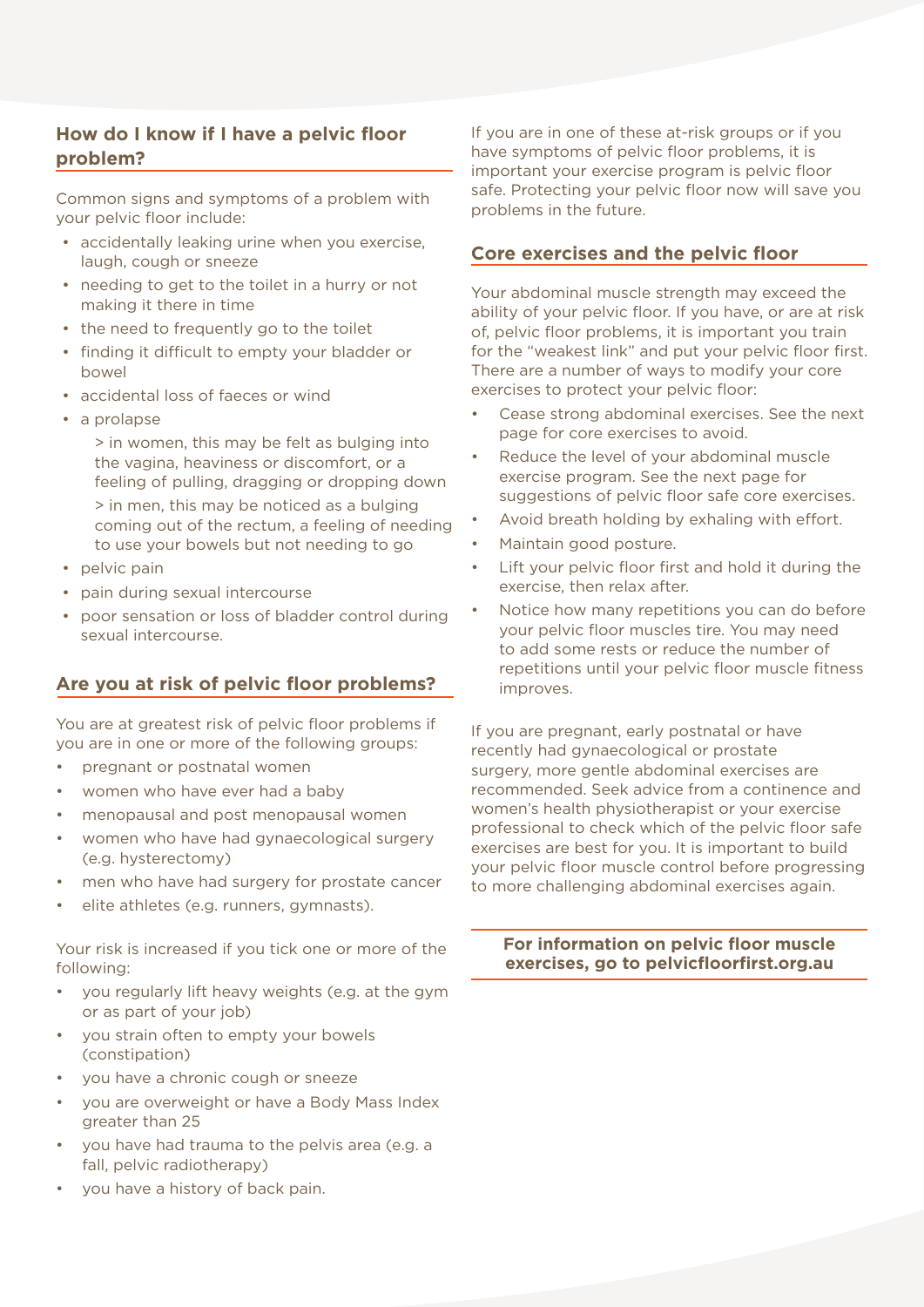#### **Pelvic floor safe core exercises Core exercises to avoid**

Lower intensity abdominal challenge

- Single leg extension with one leg supported by a hand on stationary knee or moving foot on ball
- Knees side to side with feet on ball
- Modified plank on hands or knees with a slight bend at the hips
- Wall push ups
- Ball bridge (feet on ball or back on ball,  $+/$ single leg lift)
- Arm and leg lift on all fours
- Leg lift sitting on the ball
- Shoulder rotations with back on the ball
- Standing balance work on the bosu or balance disc

Higher intensity abdominal exercises

- Sit ups, curl ups, crunches
- Abdominal exercises with medicine ball
- $V-cit$
- **Hundreds**
- Double-leg lowers
- Plank position on hands and feet (e.g. hovers, full push ups)

Please note, while these exercises are pelvic floor safe, you will also need to consider the number of repetitions, weight lifted, number of sets, length of rest and your fatigue level, which also affects your pelvic floor function.

#### **But how do I get flat abs?**

If you are aiming for a flat stomach, sit ups and crunches are not the best option. They will tone the "six-pack" muscles but will not flatten the stomach. In fact, doing lots of sit ups can cause excessive upper-abdominal tension and create a "pot belly" appearance. Low-impact aerobic exercise to help lose extra abdominal fat is important. Pelvic floor exercises, when done correctly with relaxed upper abdominals and normal lower abdominal cocontraction, will also help to achieve flatter abs.

#### **Where to get help**

Pelvic floor problems are not a life sentence as they can be treated and in many cases cured. However, not all bladder or bowel control problems are the result of poor pelvic floor muscle fitness. It is important to see a GP or continence professional if you suffer from any of the problems previously described so they can determine the best course of action to get you back in control.

For further information about the pelvic floor or to locate your nearest continence health professional, contact the **National Continence Helpline** on **1800 33 00 66** or go to **continence.org.au**

Go to **pelvicfloorfirst.org.au** for more information on putting your pelvic floor first.

Developed by the Continence Foundation of Australia July 2015. Supported by funding from the Australian Government under the National Continence Program.

©Continence Foundation of Australia 2015